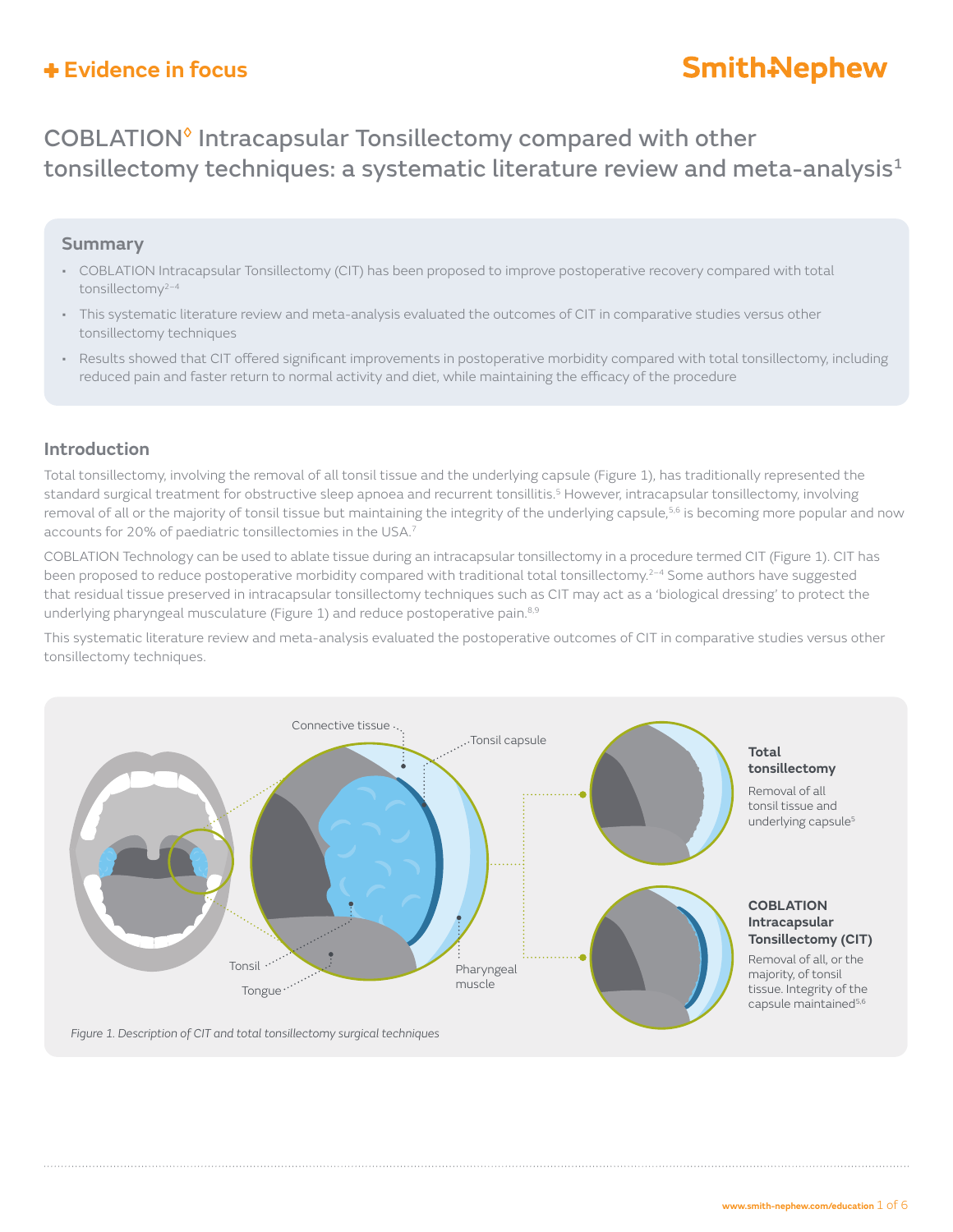### **Methods**

#### **Literature search**

A systematic literature search was conducted to identify comparative studies evaluating CIT and other tonsillectomy techniques. Articles were screened for suitability according to the inclusion and exclusion criteria outlined in Figure 2.

CIT was defined as a clear intention to remove all or the majority of tonsil tissue whilst maintaining the integrity of the underlying capsule.<sup>6</sup>

#### **Data extraction**

Data including study and patient characteristics, procedural information and clinical outcomes were extracted from relevant articles. Key outcomes of interest included postoperative pain, time taken to pain free and analgesia free, time taken to return to normal activity and diet, efficacy and post-tonsillectomy haemorrhage rates.



#### **Meta-analysis**

Meta-analyses were performed for variables of interest between experimental and control procedures. For further details on metaanalysis methods, see Appendix 1.

#### **Results**

#### **Literature identified**

Initial searches identified 1,171 articles. Following screening, 13 relevant studies<sup>8–20</sup> were included in the analysis (Figure 3).

In all studies, CIT was compared with total tonsillectomy, and one study<sup>9</sup> also included an arm for intracapsular tonsillectomy with a microdebrider (n=53). All meta-analyses compared CIT with total tonsillectomy.

Further details on the characteristics of included studies are provided in Appendix 2.



#### *Figure 3. Overview of study characteristics*

\*Total number of patients does not equal the sum of the number of patients undergoing CIT and other tonsillectomy techniques, as patients in three studies underwent procedures on both tonsils, with a different technique on each, and were counted once in this total. †Comprises patients undergoing total tonsillectomy (n=2,142) and intracapsular tonsillectomy with a microdebrider (n=53).<br>CIT = COBLATION Intracapsul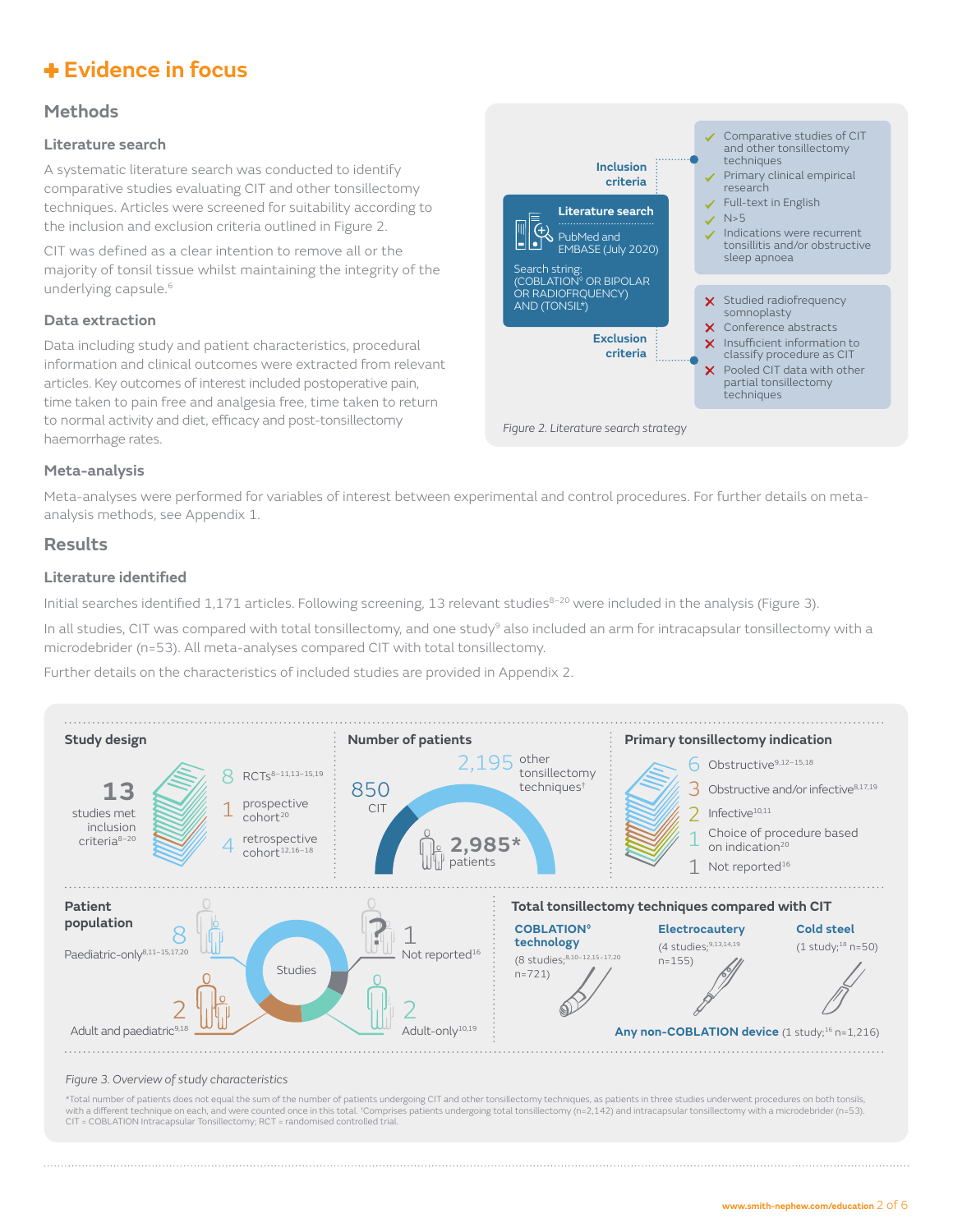### **Results (cont.)**

#### **Pain**

#### Absolute pain

Ten studies<sup>8,10–12,14,15,17–20</sup> (n=701) reported on absolute pain scores. All studies found lower pain scores for CIT at one or more follow-up visit. Metaanalyses were conducted to evaluate postoperative pain scores at 1 day (within the first 24 hours), 1 week (between 5 and 8 days) and 2 weeks.

Pain scores at 1 day and 1 week were significantly lower for CIT when compared with total tonsillectomy (p=0.0081 and p<0.0001, respectively; Figure 4). While there was no significant difference in pain score at 2 weeks (p=0.14; Figure 4), average pain over 2 weeks was significantly lower for CIT (p<0.0001; Figure 4).

#### Time to pain free and analgesia free

Three studies<sup>9,13,18</sup> (n=248) reported on time to pain free and analgesia free. All studies found significantly faster time to both pain and analgesia free for CIT compared with total tonsillectomy.

In the meta-analysis, CIT significantly reduced time to pain free by a mean of 4.2 days (p<0.0001; Figure 4) and time to analgesia free by a mean of 4.1 days (p<0.0001; Figure 4).

Three additional studies<sup>12,14,15</sup> (n=250) reported other analgesia-related outcomes, including the proportion of patients requiring analgesia and analgesia use at specific time points postoperatively. Two studies<sup>12,15</sup> reported significant improvements with CIT, while another<sup>14</sup> reported no significant differences between CIT and total tonsillectomy with COBLATION◊ but did not provide quantitative data.



CI = confidence interval; CIT = COBLATION<sup>®</sup> Intracapsular Tonsillectomy; SMD = standardised mean difference

#### **Return to normal**

#### Activity

Three studies<sup>9,13,18</sup> (n=248) reported on time to return to normal activity for CIT compared with total tonsillectomy, and all studies reported this to be significantly faster for the former.

In the meta-analysis, CIT significantly reduced time to return to normal activity by a mean of 2.8 days (p<0.0001; Figure 5).

Two additional studies $14,15$  (n=101) reported that more patients were able to return to activity at specific time points following CIT compared with total tonsillectomy.

#### **Diet**

Five studies<sup>9,13,17,18,20</sup> (n=400) reported on time to return to normal diet for CIT compared with total tonsillectomy.

In the meta-analysis, CIT significantly reduced time to return to normal diet by a mean of 3.5 days (p=0.0002; Figure 5).

Three additional studies $12,14,15$  (n=181) reported that more patients were able to return to normal diet at specific time points following CIT compared with total tonsillectomy.



*Figure 5. Time to return to normal activity and diet for CIT compared with total tonsillectomy*

CI = confidence interval; CIT = COBLATION◊ Intracapsular Tonsillectomy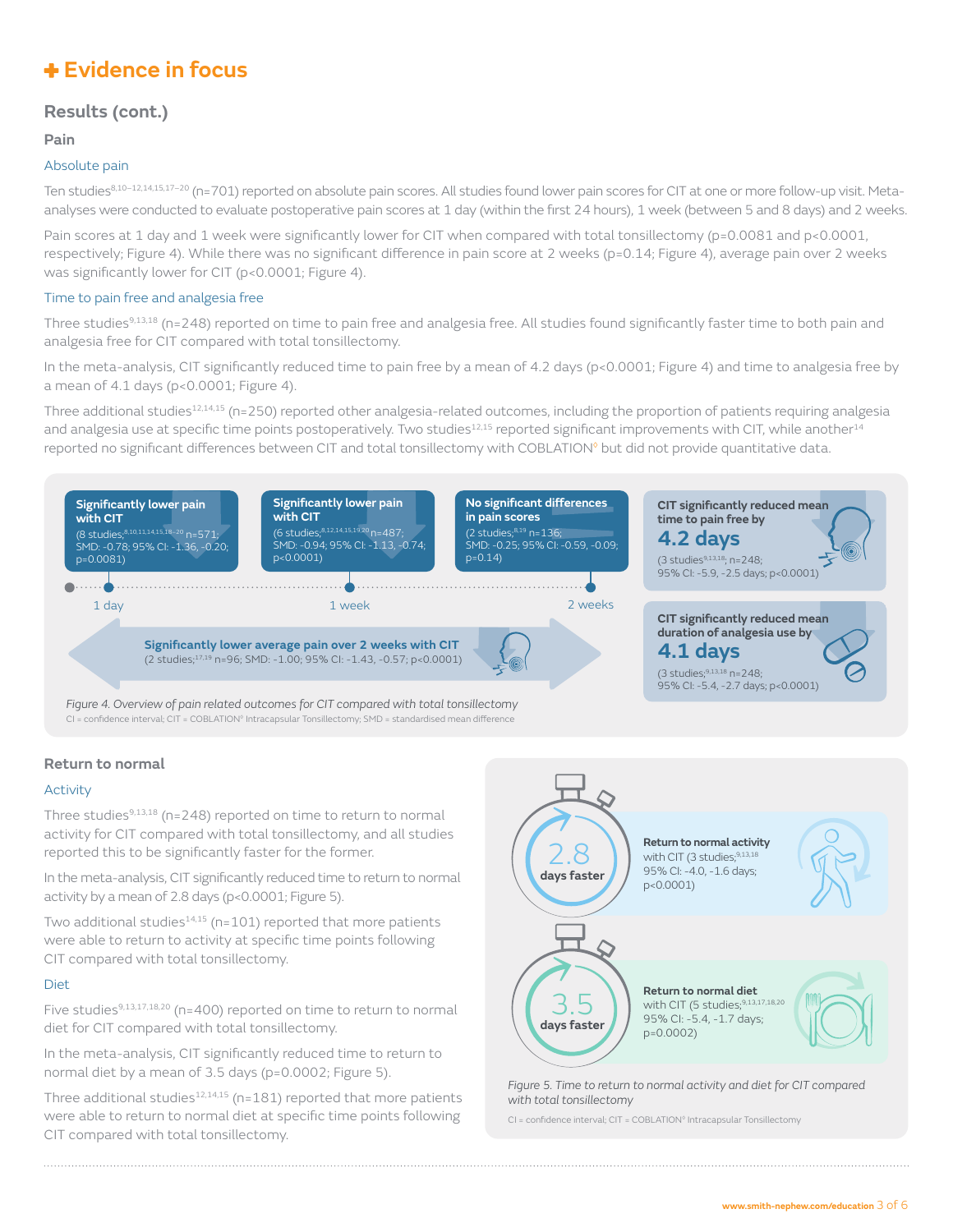#### **Efficacy**

Two studies<sup>12,13</sup> (n=135) reported on outcomes related to the efficacy of surgical procedures to treat obstructive sleep apnoea or obstructive tonsillar hypertrophy. No significant differences between CIT and total tonsillectomy for any efficacy outcome measures were observed (Table).

|                                       | Comparator                                            | <b>Efficacy measure</b>                                                     | <b>Results</b>                                                                                                                                                  |
|---------------------------------------|-------------------------------------------------------|-----------------------------------------------------------------------------|-----------------------------------------------------------------------------------------------------------------------------------------------------------------|
| Braverman et al. (2015) <sup>12</sup> | Total tonsillectomy<br>using COBLATION®<br>technology | $\cdot$ OSA-18 score<br>· Freedom from obstructive sleep<br>apnoea symptoms | • Similar mean postoperative OSA-18 scores<br>(CIT: 25.5; total COBLATION tonsillectomy: 24.6)<br>- All patients free from OSA symptoms with both<br>techniques |
| Chan et al. $(2004)^{13}$             | Total tonsillectomy<br>using electrocautery           | • Recurrence of obstructive symptoms                                        | • No significant difference in improvements<br>in obstructive symptoms at 3 or 12 months<br>postoperatively                                                     |

#### **Complications - post tonsillectomy haemorrhage (PTH)**

The incidence of PTH was reported in ten studies,<sup>9-11,13-19</sup> though two of these studies<sup>10,11</sup> did not provide sufficient information to compare rates between techniques.

A tendency for lower risk of PTH was observed with CIT compared with total tonsillectomy, though this was not statistically significant for total PTH rates (7 studies;<sup>13-19</sup> n=2,544; relative risk [RR]: 0.78; 95% confidence interval [CI]: 0.50, 1.20; p=0.2614) or total PTH rates requiring operating room management (6 studies;<sup>9,14,15,17-19</sup> n=824; RR: 0.38; 95% CI: 0.08, 1.80; p=0.2207).

#### **Other complications**

Eight studies<sup>9,12-15,17,18,20</sup> reported complications other than PTH. One of these studies<sup>17</sup> did not provide sufficient information to determine which procedure the events were associated with.

Across all techniques the most commonly reported complications were dehydration, nausea, fever and infection. Complication rates between CIT and total tonsillectomy were similar in four studies<sup>9,14,15,18</sup> and lower for CIT in three studies.<sup>12,13,20</sup>

### **Conclusion**

This meta-analysis of comparative studies demonstrates that CIT leads to reduced postoperative morbidity compared with total tonsillectomy, including reduced pain and faster return to activity, while maintaining the efficacy of the procedure.

#### **Considerations**

Although there was a tendency for PTH rates to be lower for CIT compared with total tonsillectomy, the difference was not statistically significant. This may be the result of the relatively small patient sample sizes of included comparative studies, limiting the power to detect changes in PTH rates. CIT case series with large cohorts have demonstrated lower PTH rates than have been previously described for total tonsillectomy.2,3,21

No study included in the systematic literature review was identified to be at high risk of bias, despite most included comparative studies being of relatively small size.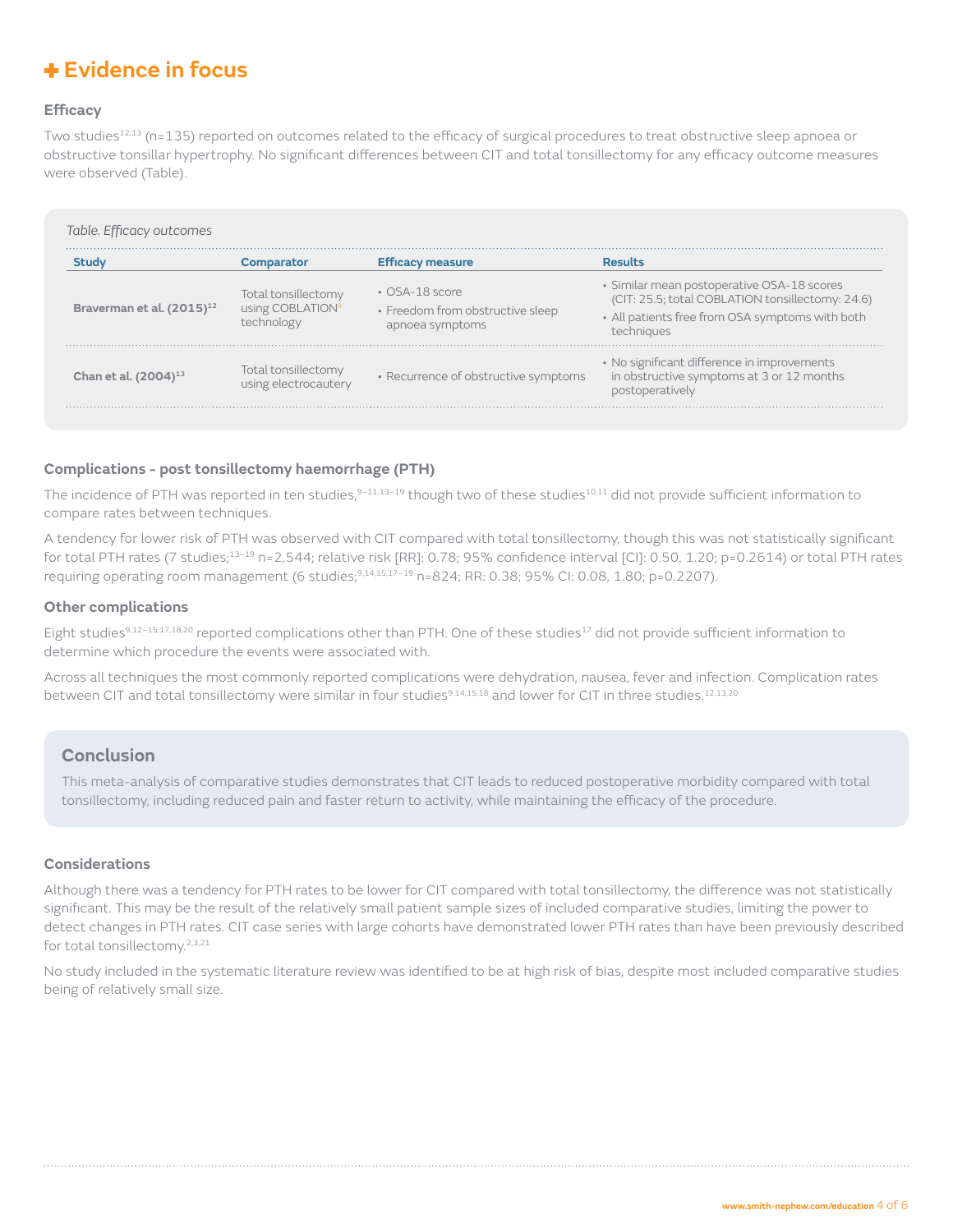#### **References**

**1.** Smith+Nephew, 2021. Evidence Analysis Report: Partial tonsillectomy using COBLATION versus alternative tonsillectomy techniques: A systematic literature review with metaanalysis. EA/ENT/COBLATION/002/V4. **2.** Albright JT, Duncan NO, Smerica AM, et al. Intra-capsular complete tonsillectomy, a modification of surgical technique to eliminate delayed post-operative bleeding. *Int J Pediatr Otorhinolaryngol.* 2020;128:109703. **3.** Amin N, Bhargava E, Prentice JG, et al. Coblation intracapsular tonsillectomy in children: a prospective study of 1257 consecutive cases with long-term follow-up. *Clin Otolaryngol Apr 27* [ePub ahead of print]. 2021. **4.** Varadharajan K, Caton N, Faulkner J, et al. Coblation® intracapsular tonsillectomy in children with recurrent tonsillitis: initial experience. *Int J Pediatr Otorhinolaryngol*. 2020;135:110113. **5.** Messner A. Tonsillectomy. *Oper Tech Otolaryngol.* 2005;16:224–228. **6.** Windfuhr JP, Werner JA. Tonsillotomy: it's time to clarify the facts. *Eur Arch Otorhinolaryngol.* 2013;270:2985–2996. **7.** Huoh KC, Haidar YM, Dunn BS. Current status and future trends: pediatric intracapsular tonsillectomy in the United States. *Laryngoscope.* 2021;131 Suppl 2:S1–S9. **8.** Lu YX, Gu QL, Wang Z, et al. Pediatric Coblation total tonsillectomy: intracapsular or extracapsular? *Acta Otolaryngol.* 2017;137:1188–1193. **9.** Wilson YL, Merer DM, Moscatello AL. Comparison of three common tonsillectomy techniques: a prospective randomized, double-blinded clinical study. *Laryngoscope.* 2009;119:162–170. **10.** Arya A, Donne AJ, Nigam A. Double-blind randomized controlled study of Coblation tonsillotomy versus Coblation tonsillectomy on postoperative pain. *Clin Otolaryngol Allied Sci.* 2003;28:503–506. **11.** Arya AK, Donne A, Nigam A. Double-blind randomized controlled study of Coblation tonsillotomy versus Coblation tonsillectomy on postoperative pain in children. *Clin Otolaryngol.* 2005;30:226–229. **12.** Braverman I, Nemirovsky A, Klein A, et al. Coblation intracapsular tonsillectomy and Coblation complete tonsillectomy for obstructive sleep apnea. *Int J Otorhinolaryngol Head Neck Surg.* 2015;4(5):350–355. **13.** Chan KH, Friedman NR, Allen GC, et al. Randomized, controlled, multisite study of intracapsular tonsillectomy using low-temperature plasma excision. *Arch Otolaryngol Head Neck Surg.* 2004;130:1303–1307. **14.** Chang KW. Randomized controlled trial of Coblation versus electrocautery tonsillectomy. *Otolaryngol Head Neck Sur.* 2005;132:273–280. **15.** Chang KW. Intracapsular versus subcapsular Coblation tonsillectomy. *Otolaryngol Head Neck Surg.* 2008;138:153–157. **16.** Divi V, Benninger M. Postoperative tonsillectomy bleed: Coblation versus Noncoblation. *Laryngoscope.* 2008;115:31–33. **17.** Duarte VM, Liu YF, Shapiro NL. Coblation total tonsillectomy and adenoidectomy versus Coblation partial intracapsular tonsillectomy and adenoidectomy in children. *Laryngoscope.* 2014;124:1959–1964. **18.** Friedman M, LoSavio P, Ibrahim H, et al. Radiofrequency tonsil reduction: safety, morbidity, and efficacy. *Laryngoscope.* 2003;113:882–887. **19.** Hall DJ, Littlefield PD, Birkmire-Peters DP, et al. Radiofrequency ablation versus electrocautery in tonsillectomy. *Otolaryngol Head Neck Surg.* 2004;130:300–305. **20.** Junaid M, Sood S, Walijee H, et al. Pain scores and recovery post tonsillectomy: intracapsular versus extracapsular Coblation. *J Laryngol Otol.* 2019:1–7. **21.** Francis DO, Fonnesbeck C, Sathe N, et al. Postoperative bleeding and associated utilization following tonsillectomy in children. *Otolaryngol Head Neck Surg*. 2017;156:442–455.

#### *Appendix 1. Details of the methodology for data synthesis and meta-analysis*

Meta-analyses were performed in R (statistical software) for comparisons of variables of interest between the experimental and control procedures. For binomial outcomes, a RR with a 95% CI was reported as the summary statistic. For continuous outcomes, a mean difference (if reported on the same scale) or standardised mean difference using Hedges g correction (if reported on different scales) with a 95% CI was reported as the summary statistic. Heterogeneity of included studies was assessed using the I<sup>2</sup> statistic; the fixed effect model was utilised when  $12$ <50% and the random effects model when  $12$ >50%.